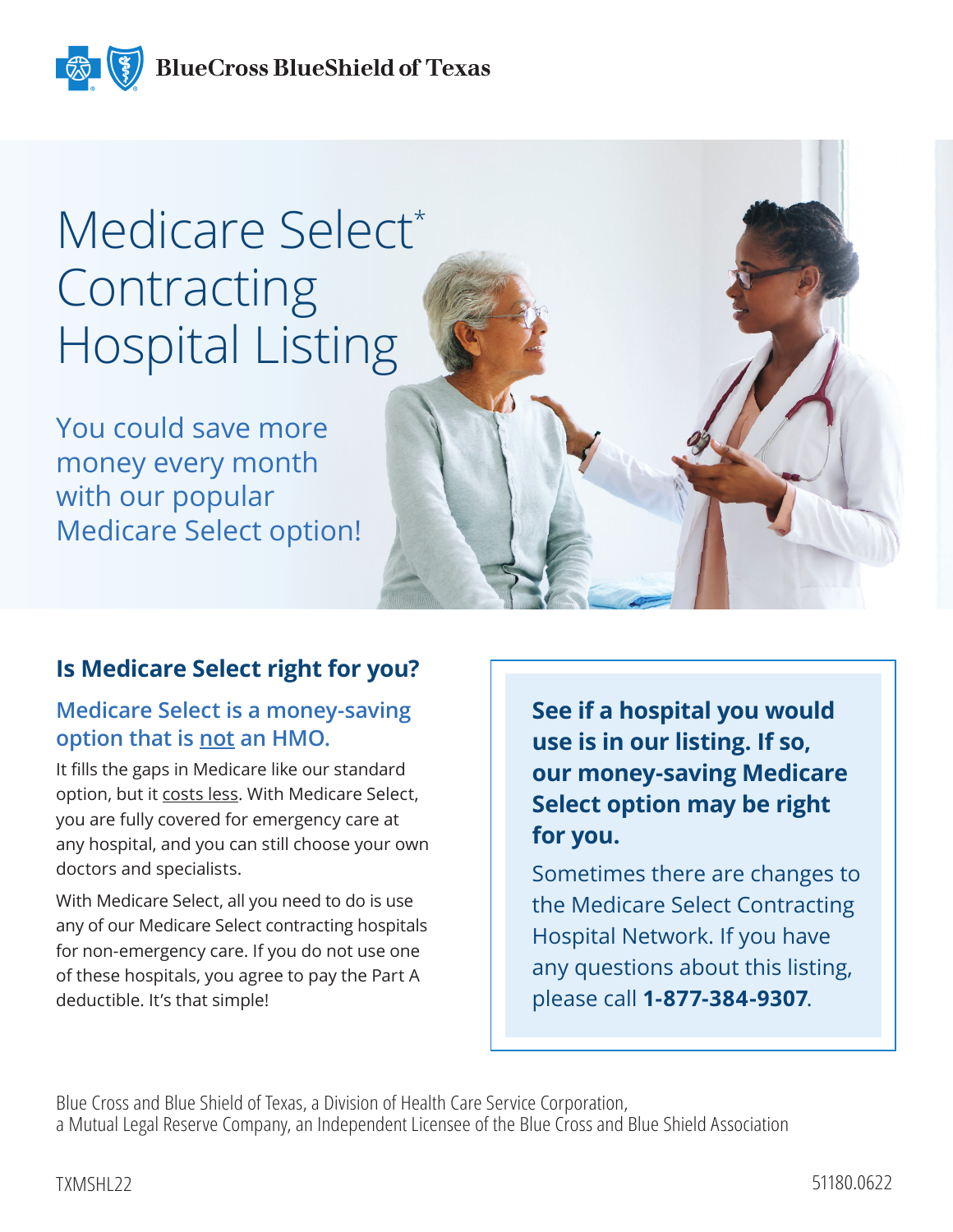

# **TEXAS HOSPITALS**

### **ABILENE**

**Hendrick Medical Center** 1900 Pine St. Abilene, TX 79601

#### **Hendrick Medical Center South**

6250 US Highway 83 84 Abilene, TX 79606

**ALICE Christus Spohn Hospital Alice \*\*** 2500 E. Main St. Alice, TX 78332

### **AMARILLO**

#### **Baptist St Anthony's Health System \*\*** 1600 Wallace Blvd.

Amarillo, TX 79106

**Physician's Surgical Hospital \*\*** 7100 SW 9th Ave Amarillo, TX 79106

**Physician's Surgical Hospital \*\*** 6819 Plum Creek Dr. Amarillo, TX 79124

# **ANDREWS**

**Permian Regional** 

**Medical Center \*\*** 720 Hospital Dr. Andrews, TX 79714

# **BEAUMONT**

**Baptist Beaumont Hospital \*\*** 3080 College St. Beaumont, TX 77701

### **Christus Hospital St. Elizabeth \*\***

2830 Calder St. Beaumont, TX 77702

### **The Medical Center of Southeast Texas Victory Campus**

6025 Metropolitan Dr. Beaumont, TX 77706

### **BEEVILLE**

**Christus Spohn Hospital Beeville \*\***

1500 E. Houston St. Beeville, TX 78102

# **BELLVILLE**

**Bellville Medical Center \*\*** 44 N. Cumming St. Bellville, TX 77418

### **BIG SPRING**

**Scenic Mountain Medical Center** 1601 W. 11th Place Big Spring, TX 79720

# **BRYAN**

**The Physicians Centre**  3131 University Drive East Bryan, TX 77802

# **CALDWELL**

**Burleson St. Joseph Health Center\*\*** 1101 Woodson Dr. Caldwell, TX 77836

# **CORPUS CHRISTI**

# **Christus Spohn Hospital Corpus Christi – Shoreline**

600 Elizabeth St. Corpus Christi, TX 78404

**Christus Spohn Hospital Corpus Christi – Memorial** 2606 Hospital Blvd.

Corpus Christi, TX 78405

**Christus Spohn Hospital Corpus Christi – South** 5950 Saratoga Blvd.

Corpus Christi, TX 78414

### **CRANE**

**Crane Memorial Hospital \*\*** 1310 S. Alford St. Crane, TX 79731

### **DALHART**

**Coon Memorial Hospital \*\*** 1411 Denver Ave. Dalhart, TX 79022

### **EDINBURG**

**Doctors Hospital at Renaissance** 5501 S. McColl Rd. Edinburg, TX 78539

# **EDNA**

**Jackson Healthcare Center \*\*** 1013 S. Wells St. Edna, TX 77957

### **EL PASO**

**East El Paso Physicians Medical Center \*\*** 1416 George Dieter Dr. El Paso, TX 79936

**University Medical Center of El Paso \*\*** 4815 Alameda Ave. El Paso, TX 79905

### **ENNIS**

**Ennis Regional Medical Center \*\*** 2201 W Lampasas St. Ennis, TX 75119

**Current as of 05/01/22.** Please visit **bcbstx.com** for an up to date listing.

*(continued)*

\*\* This hospital was contracted by USA Managed Care Organization and leased by BCBSTX for inclusion in the BCBSTX Medicare Select network.

51180.0622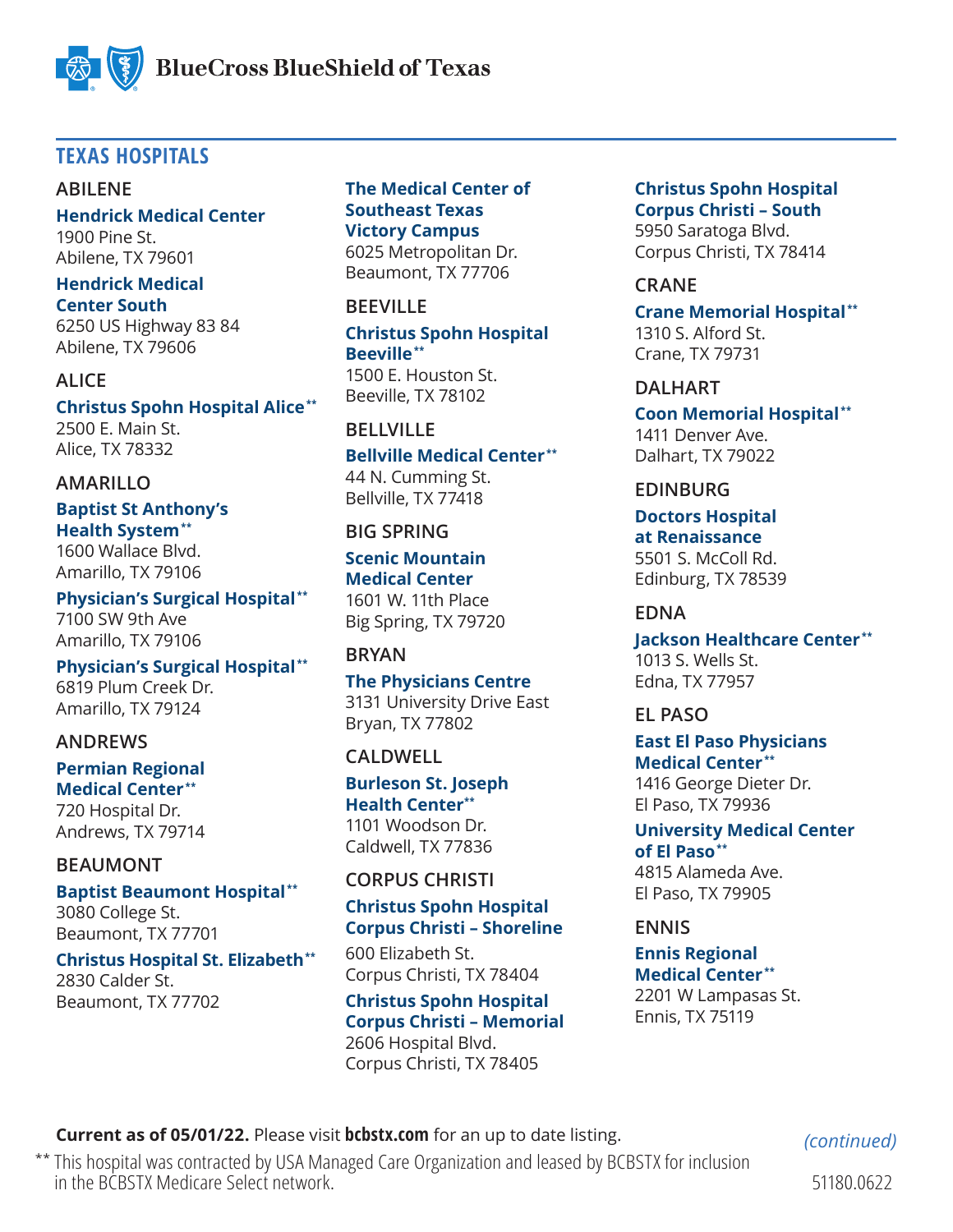

# **TEXAS HOSPITALS** *continued*

### **FAIRFIELD**

**Freestone Medical Center \*\*** 125 Newman St. Fairfield, TX 75840

### **FLORESVILLE**

**Connally Memorial Medical Center \*\*** 499 10th St. Floresville, TX 78114

# **FORT STOCKTON**

**Pecos County Memorial Hospital** 387 W I-10 Fort Stockton, TX 79735

### **GROESBECK**

**Limestone Medical Center \*\*** 701 McClintic Dr. Groesbeck, TX 76642

### **HOUSTON**

**St. Joseph Medical Center The Heights** 1917 Ashland St. Houston, TX 77008

**St. Joseph Medical Center** 1401 St. Joseph Pkwy. Houston, TX 77002

**St. Joseph Medical Center** 1919 Labranch Street Houston, TX 77002

# **St. Luke's Hospital at the Vintage \*\***

20171 Chasewood Park Dr. Houston, TX 77070

**United Memorial Medical Center \*\*** 510 W. Tidwell Rd. Houston, TX 77091 **United Memorial Medical Center North** 16750 Red Oak Dr. Houston, TX 77090

### **HUNTSVILLE**

**Huntsville Memorial Hospital \*\*** 110 Memorial Hospital Dr. Huntsville, TX 77340

# **IRAAN**

**Iraan General Hospital District \*\*** 600 Hwy 349 N. Iraan, TX 79744

### **JASPER**

**Christus Jasper Memorial Hospital \*\*** 1275 Marvin Hancock Dr. Jasper, TX 75951

# **KERMIT**

**Winkler County Memorial Hospital \*\*** 821 leffee Dr. Kermit, TX 79745

### **KINGSVILLE**

**Christus Spohn Hospital Kleberg \*\*** 1311 General Cavazos Blvd. Kingsville, TX 78363

# **KNOX CITY**

# **Knox County Hospital District \*\***

701 SE 5th St. Knox City, TX 79529

### **LANCASTER**

**Crescent Medical Center Lancaster** 2600 W. Pleasant Run Rd Lancaster, TX 75146

### **LAREDO**

**Laredo Medical Center \*\*** 1700 E. Saunders St. Laredo, TX 78041

### **LIBERTY**

**Liberty-Dayton Regional Medical Center** 1353 N. Travis St. Liberty, TX 77575

# **LITTLEFIELD**

**Lamb Healthcare Center\*\*** 1500 S. Sunset Ave. Littlefield, TX 79339

### **LIVINGSTON**

**CHI St. Luke's Health – Memorial Hospital** 1717 Hwy 59 Bypass Livingston, TX 77351

### **LONGVIEW**

**Longview Regional Medical Center** 2901 N. Fourth St. Longview, TX 75605

# **LUBBOCK**

**Grace Medical Center\*\*** 2412 50th St. Lubbock, TX 79412

# **LUFKIN**

**CHI St. Luke's Health – Memorial Hospital** 1201 W. Frank Ave. Lufkin, TX 75904

**Woodland Heights Medical Center \*\*** 505 S John Redditt Dr. Lufkin, TX 75904

# **Current as of 05/01/22.** Please visit **bcbstx.com** for an up to date listing.

\*\* This hospital was contracted by USA Managed Care Organization and leased by BCBSTX for inclusion in the BCBSTX Medicare Select network.

*(continued)*

51180.0622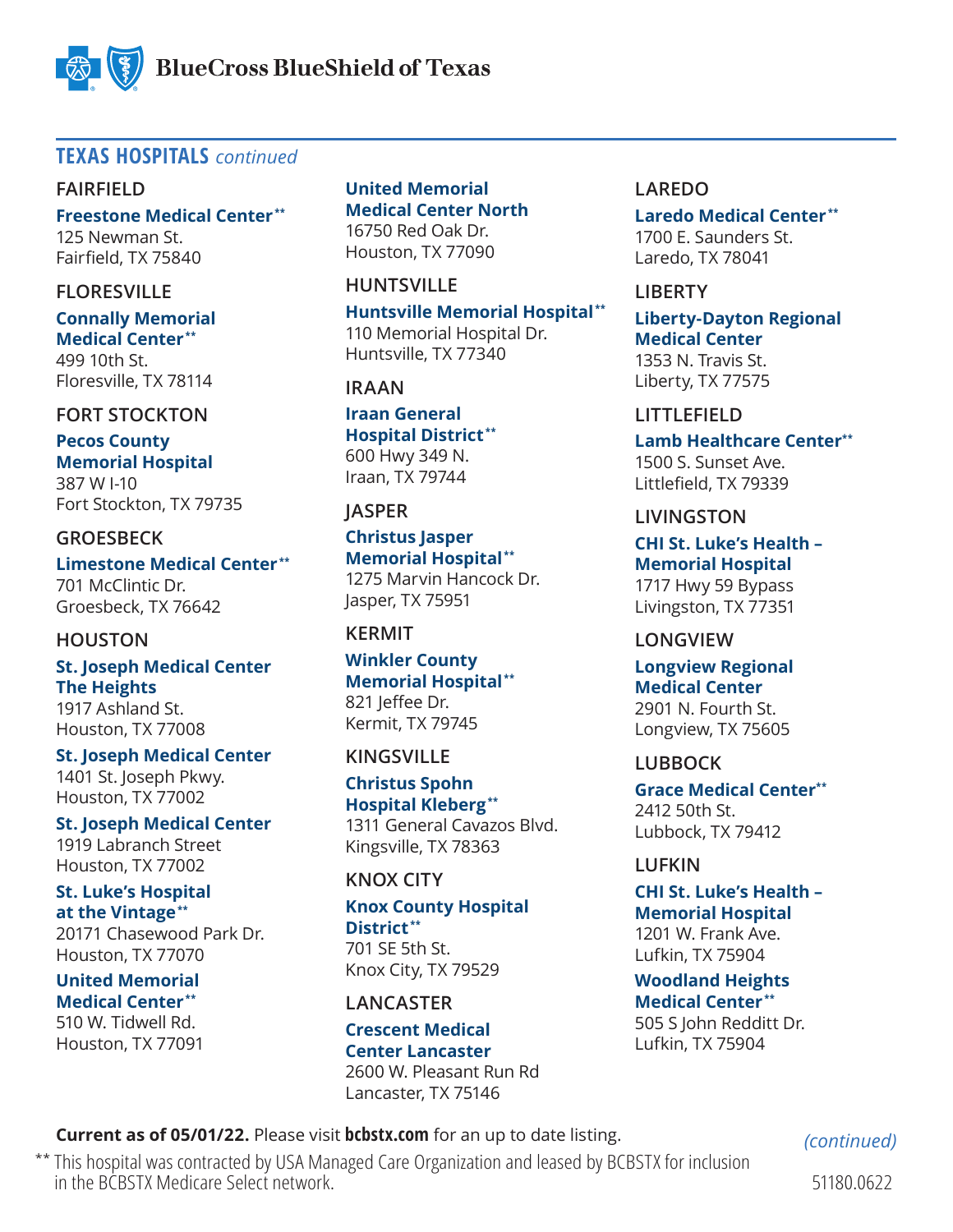

# **TEXAS HOSPITALS** *continued*

### **MARLIN**

**Falls Community Hospital and Clinic\*\*** 322 Coleman St.

Marlin, TX 76661

### **MCCAMEY**

**McCamey Hospital \*\*** 2500 S. Hwy 305 McCamey, TX 79752

### **MORTON**

**Cochran Memorial Hospital \*\*** 201 E. Grant Ave. Morton, TX 79346

### **MULESHOE**

**Muleshoe Area Medical Center \*\*** 708 S. 1st St. Muleshoe, TX 79347

### **NACOGDOCHES**

**Nacogdoches Memorial Hospital \*\*** 1204 N. Mound St.

Nacogdoches, TX 75961

### **NEW BRAUNFELS**

**Christus Santa Rosa Hospital – New Braunfels**

600 N. Union Ave. New Braunfels, TX 78130

### **ODESSA**

**Odessa Regional Medical Center**  520 E. 6th St. Odessa, TX 79761

**OLNEY Olney Hamilton Hospital \*\*** 901 W. Hamilton St. Olney, TX 76374

### **PORT ARTHUR**

**The Medical Center of Southeast Texas** 2555 Jimmy Johnson Blvd. Port Arthur, TX 77640

**RIO GRANDE CITY**

**Starr County Memorial Hospital \*\*** 128 N FM Road 3167 Rio Grande City, TX 78582

# **ROTAN**

**Fisher County Hospital District\*\*** 774 State Highway 70 N. Rotan, TX 79546

### **SAN ANGELO**

**San Angelo Community Medical Center \*\*** 3501 Knickerbocker Rd. San Angelo, TX 76904

### **SAN ANTONIO**

**Children's Hospital San Antonio** 333 N. Santa Rosa San Antonio, TX 78207

**Christus Santa Rosa Hospital – Alamo Heights** 403 Treeline Park San Antonio, TX 78209

**Santa Rosa Medical Center** 2827 Babcock Road San Antonio, TX 78229

**Christus Santa Rosa Health System** 2827 Babcock Road San Antonio, TX 78229

**Christus Santa Rosa Hospital Westover Hills\*\*** 11212 State HWY 151 San Antonio, TX 78251

**Santa Rosa – Westover Hills** 11212 State HWY 151 San Antonio, TX 78251

**Southwest General Hospital**  7400 Barlite Blvd. San Antonio, TX 78224

**Texas Vista Medical Center**  7400 Barlite Blvd. San Antonio, TX 78224

### **SAN AUGUSTINE**

#### **CHI St. Luke's Health Memorial – San Augustine**

511 Hospital St. San Augustine, TX 75972

### **SAN MARCOS**

**Christus Santa Rosa Hospital – San Marcos** 1301 Wonder World Dr. San Marcos, TX 78666

### **SEMINOLE**

**Memorial Hospital \*\*** 209 NW 8th St. Seminole, TX 79360

### **SHAMROCK**

**Shamrock General Hospital \*\*** 1000 S Main St. Shamrock, TX 79079

### **SHERMAN**

**Wilson N Jones Regional Medical Center \*\*** 500 N. Highland Ave. Sherman, TX 75092

# **SNYDER**

**Cogdell Memorial Hospital \*\*** 1700 Cogdell Blvd. Snyder, TX 79549

**Current as of 05/01/22.** Please visit **bcbstx.com** for an up to date listing.

\*\* This hospital was contracted by USA Managed Care Organization and leased by BCBSTX for inclusion in the BCBSTX Medicare Select network.

*(continued)*

51180.0622